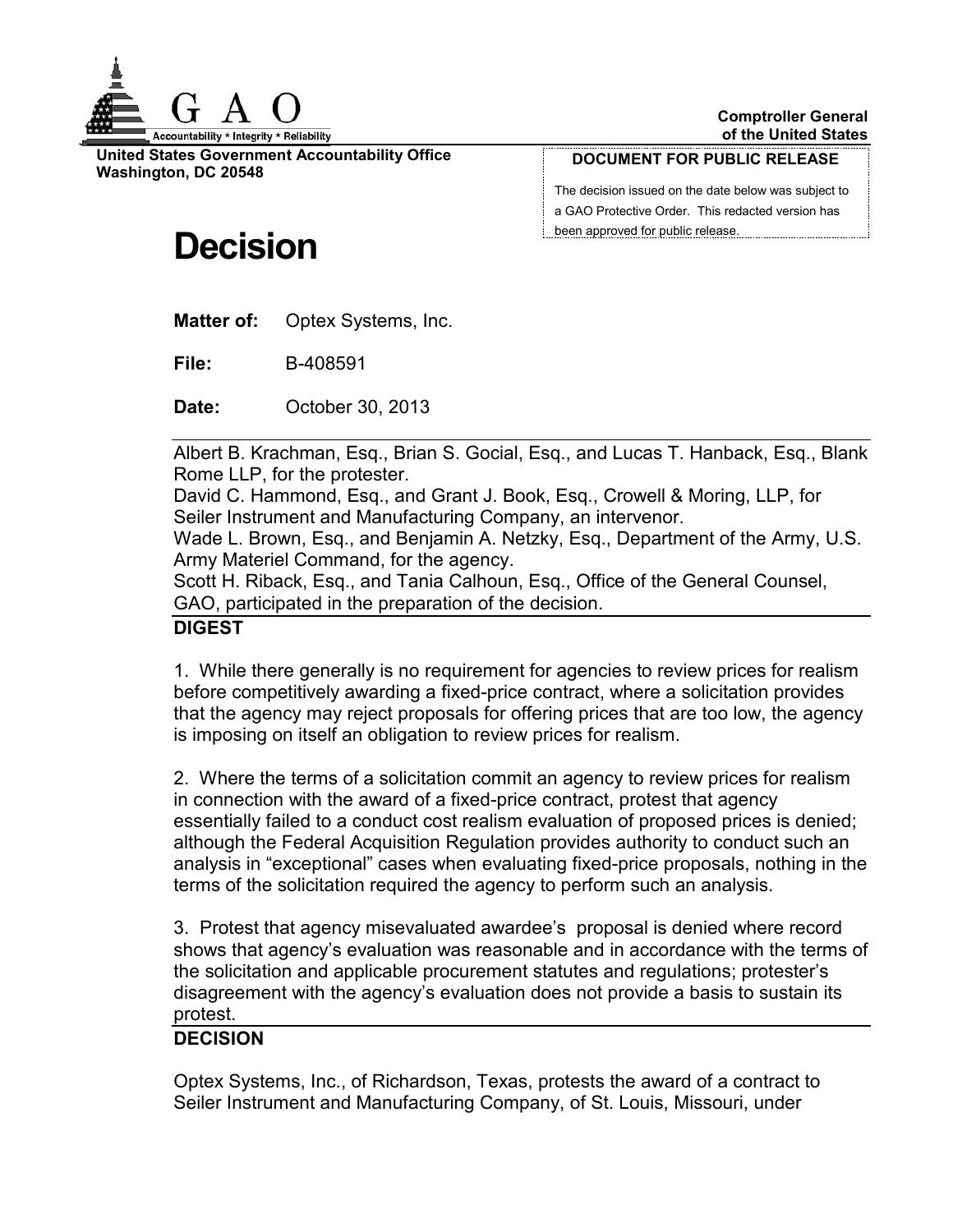request for proposals (RFP) No. W56HZV-12-R-0259, issued by the Department of the Army for the manufacture of a quantity of M2A2 aiming circles. Optex maintains that the agency failed to perform an adequate price realism review, otherwise misevaluated Seiler's proposal, and made an unreasonable source selection decision.

We deny the protest.

## BACKGROUND

The RFP contemplated the award, on a "best value" basis, of a fixed unit price, indefinite-delivery, indefinite-quantity contract to fabricate up to 3,000 M2A2 aiming circles. The aiming circle is an instrument used to orient cannon batteries or lay weapons on the azimuth of fire, and to measure the azimuth and elevation angles of a ground or aerial target with respect to a preselected base line. Contracting Officer's Statement at 1 n.1.

The RFP stated that the Army was to consider two factors in its award decision, experience and price, with the experience factor deemed significantly more important than price. Price was to become relatively more important as technical proposals were determined to be comparatively equal. RFP at 72. In terms of the experience factor, the RFP provided that the agency was to evaluate recent, relevant contracts performed by the offerors, and to assign confidence ratings to the proposals based on that evaluation.

In terms of price, the RFP contemplated that offerors could propose "range" pricing for the production units, thereby allowing them to propose different unit prices based on differing quantities. The RFP also contemplated that offerors would propose a fixed price for first article testing (FAT) of their units that was not subject to range pricing. The RFP included a weighting scheme for the range pricing that the Army used to calculate an overall estimated price for each offeror. RFP at 72-74. The offerors' total evaluated prices were to include the calculated overall price for the production units, plus the price for FAT. Id. The RFP also stated that the Army would evaluate prices to ensure that they were consistent with proposed performance and not unbalanced. Id. In addition, the RFP reserved the right to reject any proposal that reflected a lack of technical competence, or a failure to understand the complexity or risks involved, due to a price that was too high or too low. Id. at  $71<sup>1</sup>$ 

The Army received proposals from Optex and Seiler. After evaluating initial proposals, the agency engaged in discussions with both firms, and requested and

 $\overline{a}$ 

 $1$  As we discuss below, the parties disagree as to whether this language in the RFP called for the evaluation of prices for realism.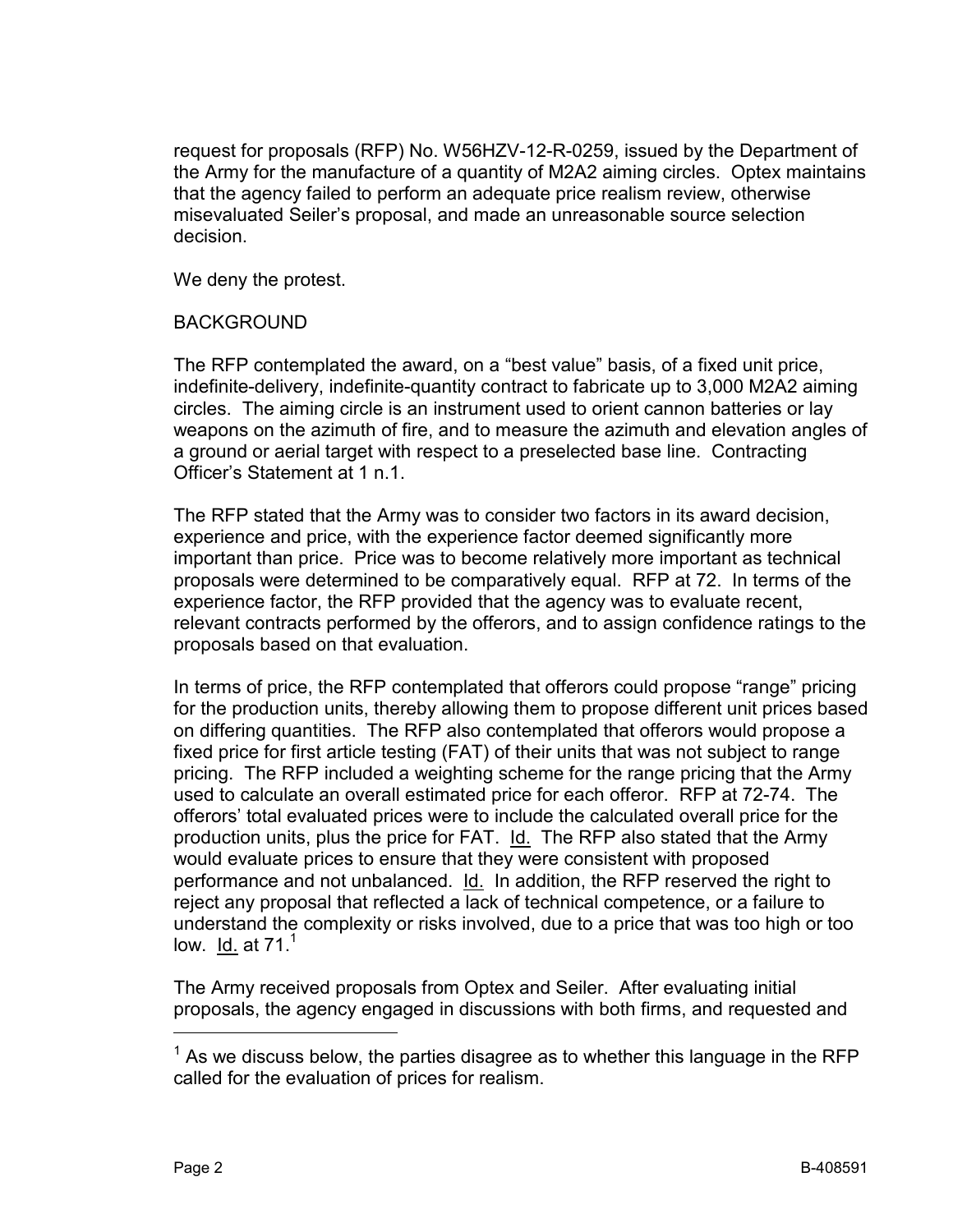received final proposal revisions. The agency ultimately assigned both proposals a rating of substantial confidence under the experience factor. Seiler's total evaluated price was \$7,285,438, while Optex, the incumbent here, had a total evaluated price of \$11,167,872. Agency Report (AR), exh. C, Source Selection Decision Document at 4. The agency found that both proposals were approximately equal under the experience factor and, therefore, that price would be the controlling consideration. The agency concluded that Seiler's lower-priced proposal represented the best value to the government. Id. at 6-7. After being advised of the award decision, and after requesting and receiving a debriefing, Optex filed this protest.

### PROTEST

Optex challenges the Army's evaluation of Seiler's proposal for numerous reasons. We have carefully considered all of Optex's contentions and find none of them meritorious. We discuss Optex's principal allegations below.

We note at the outset that, in considering protests relating to an agency's evaluation, we do not independently evaluate proposals; rather, we review the agency's evaluation to ensure that it is consistent with the terms of the solicitation and applicable statutes and regulations. SOS Int'l, Ltd., B-402558.3, B-402558.9, June 3, 2010, 2010 CPD ¶ 131 at 2. A protester's disagreement with the agency's evaluation conclusions does not provide a basis for our Office to object to the evaluation. OPTIMUS Corp., B-400777, Jan. 26, 2009, 2009 CPD ¶ 33 at 6.

#### Price Evaluation

The protester contends that the RFP required the agency to perform a price realism evaluation of the offerors' proposals. According to Optex, Seiler submitted an unrealistically low price and, had the agency conducted an adequate price realism evaluation, it would have discovered that Seiler could not perform the requirement for the price it offered.

The Army maintains that the RFP did not require it to conduct a price realism evaluation but that, in any event, it adequately evaluated the offerors' proposed prices and concluded that Seiler's price was realistic.

As a general matter, when awarding a fixed-price contract, an agency is only required to determine whether offered prices are fair and reasonable. Federal Acquisition Regulation (FAR) § 15.402(a). Since the government's liability is fixed when it awards a fixed-price contract--the contractor bears the risk and responsibility for actual performance, see FAR § 15.404-1(a)--an agency need not concern itself with the contractor's actual costs of performance when awarding a fixed-price contract. It may, nonetheless, include in a solicitation a provision which provides for a price realism evaluation for the purpose of assessing whether an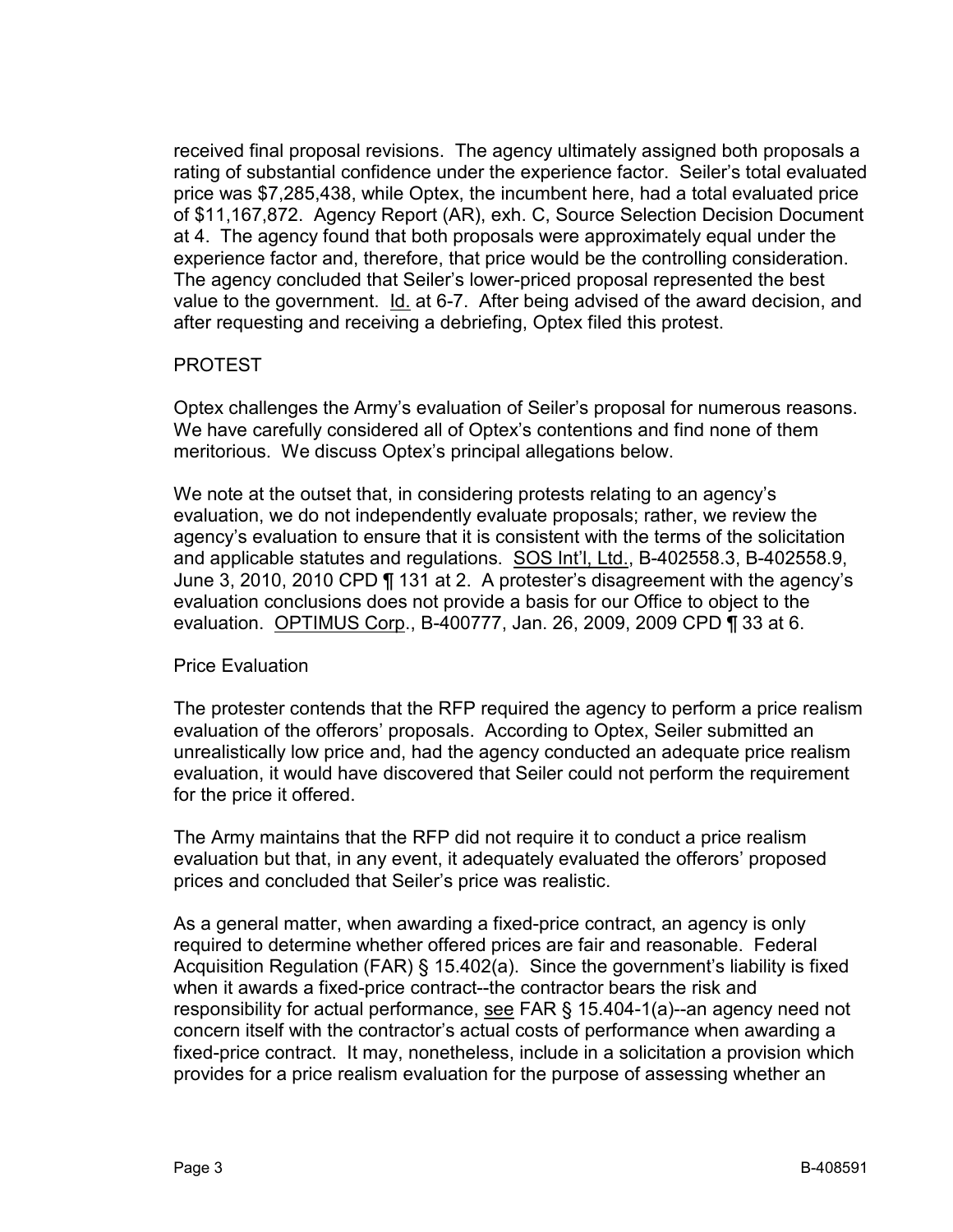offeror's low price reflects on its understanding of the contract requirements. Grove Resource Solutions, Inc., B-296228, B-296228.2, July 1, 2005, 2005 CPD ¶ 133 at 4-5.

As noted, the parties disagree whether a price realism evaluation was required here because RFP did not expressly provide for one. However, even where a solicitation does not expressly require a price realism evaluation, we will conclude that such an evaluation is required where (1) the RFP expressly states that the agency will review prices to determine whether they are so low that they reflect a lack of technical understanding, and (2) the RFP states that a proposal can be rejected for offering low prices. DynCorp Int'l, LLC, B-407762.3, June 7, 2013, 2013 CPD  $\P$ <sub>.</sub> at 9; see also, Flight Safety Servs., Corp., B-403831, B-403831.2, Dec. 9, 2010, 2010 CPD ¶ 294 at 5.

While it appears from its protest pleadings that the Army did not intend to include a solicitation requirement for a price realism evaluation, we nonetheless find that the RFP includes language requiring the agency to consider the realism of the offerors' proposed prices. In this connection, the RFP provided that the agency could reject any proposal that:

Reflects an inherent lack of technical competence or a failure to comprehend the complexity and risks required to perform RFP requirements due to submission of a proposal that is unrealistically high or low in price and/or unrealistic in terms of technical or schedule commitments . . . .

RFP at 71. Based on the solicitation language quoted above, the RFP here gave the agency discretion to reject a proposal that included unrealistically low prices that reflected the offeror's inherent lack of technical understanding. This language effectively required the agency to review the realism of these prices. DynCorp Int'l, LLC, supra.; Flight Safety Servs., Corp., supra.

Turning to the substance of the agency's price evaluation, the record shows that, although no particular information regarding price was originally required under the terms of the RFP, during discussions, the agency solicited and obtained information from the offerors to demonstrate the cost elements of their proposed prices, including the number of labor hours (and labor rates) necessary to fabricate the aiming circles, the offerors' material costs, as supported by vendor quotes where applicable, and any other significant cost elements of the offerors' proposed prices. AR, exhs. L-1, N-1, O-1 (Discussion Questions for Seiler); T-0 (Discussion Question for Optex). The record shows that the agency analyzed this information and found that the principal difference between the offerors's prices was attributable to differences in their respective material costs and their profit rates. AR, exh. K-1, Agency Cost Analysis, at 1. The agency did not find that either firm's price posed a risk to successful performance or demonstrated a lack of technical understanding.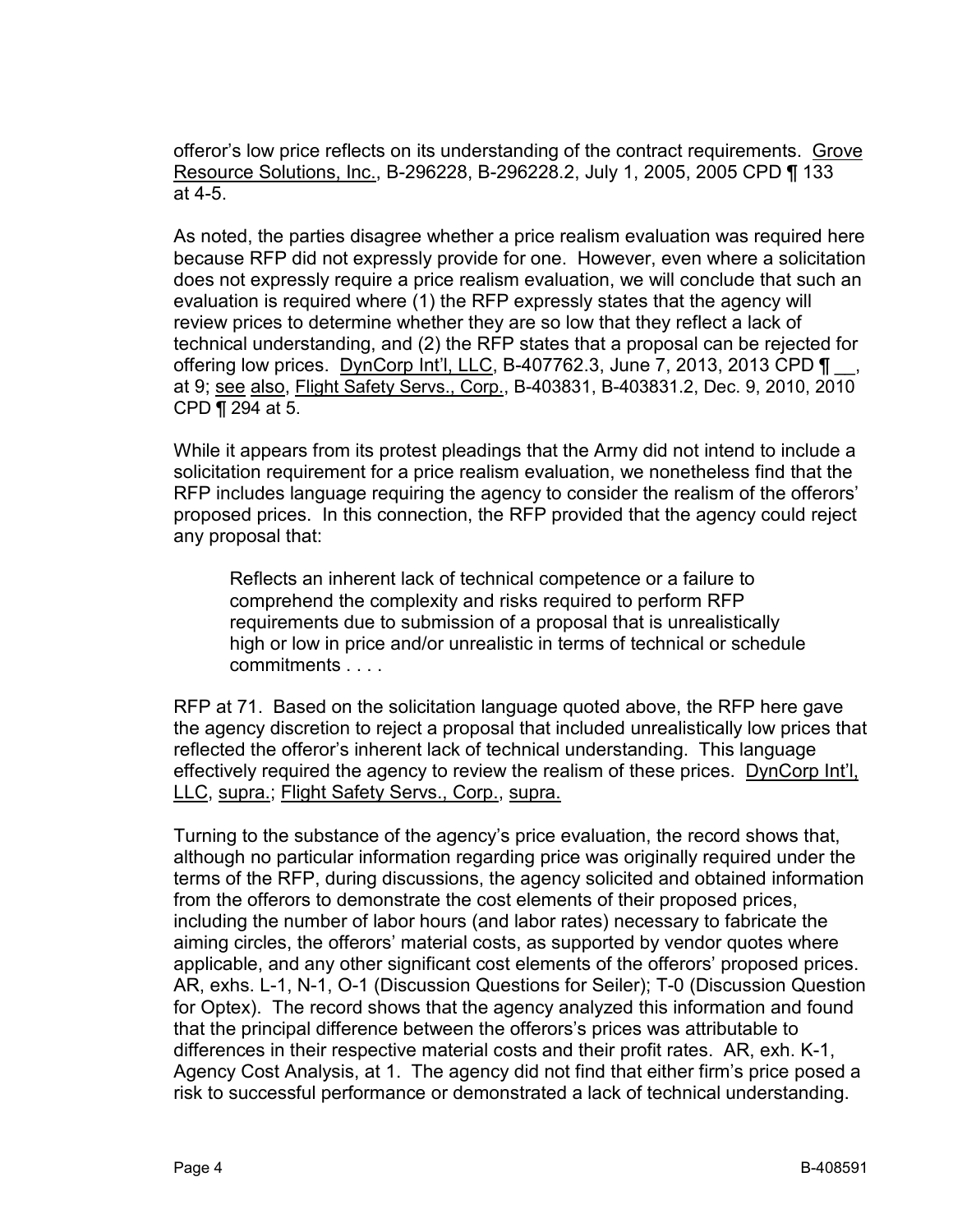Optex argues first that the agency's price evaluation overlooked the fact that Seiler's proposed price did not include elements of labor overhead and general and administrative (G&A) costs. As noted above, during discussions, the agency solicited detailed supporting cost information to demonstrate the basis of their proposed prices. According to the protester, since Seiler did not provide information relating to its labor overhead and G&A costs, it must not have included these elements in its price and, therefore, its price must be unrealistically low.

While we agree that the language of the RFP required some sort of a review of prices for realism, and while the record shows that the agency elected to request and review information supporting the underlying cost elements of the offerors' prices, the protester here seeks a far more detailed level of review than the pertinent regulations--or the terms of the RFP--impose.<sup>2</sup> The protester's identification of particular cost elements that may not have been reviewed by the agency--or may not even have been included by Seiler in its price--provides no basis, standing alone, to conclude that the agency's evaluation of Seiler's price was unreasonable.

Here, the record shows that, although Optex elected to break out its indirect cost elements for the agency in providing supporting data for its price, AR, exh. T-2, Optex Discussion Response, at 1-2, Seiler did not provide its information in a similar format. AR, exh. M-1, M-4, Seiler Discussion Response. Nonetheless, there is nothing in the record to demonstrate that Seiler's prices do not include its indirect costs.

In view of the fact that this is a fixed price contract, the agency was under no obligation to verify each and every element of the costs used by Seiler to generate its fixed prices. As we have noted, the depth of an agency's evaluation in this regard is a matter within the sound exercise of the agency's discretion. Citywide Managing Servs. of Port Washington, Inc., B-281287.12, B-281287.13, Nov. 15, 2000, 2001 CPD ¶ 6 at 4-5. Indeed, nothing about an obligation to review prices for realism bars an offeror from proposing--and an agency from reasonably deciding to

 $\overline{\phantom{a}}$  $2$  The FAR contemplates the use of various price analysis techniques in connection with the typical evaluation of fixed-price proposals. FAR § 15.404-1(b). The FAR also provides authority to use cost realism analyses techniques in connection with the evaluation of fixed price proposals in "exceptional" cases. FAR § 15.404-1 (d)(3) ("Cost realism analyses may also be used on competitive fixed-price incentive contracts or, in exceptional cases, on other competitive fixed-price-type contracts . . . ."). However, in the absence of a solicitation provision expressly advising offerors that the agency intends to use such analyses, there is no basis for our Office to require the agency to perform the cost realism type evaluation that the protester argues was required here.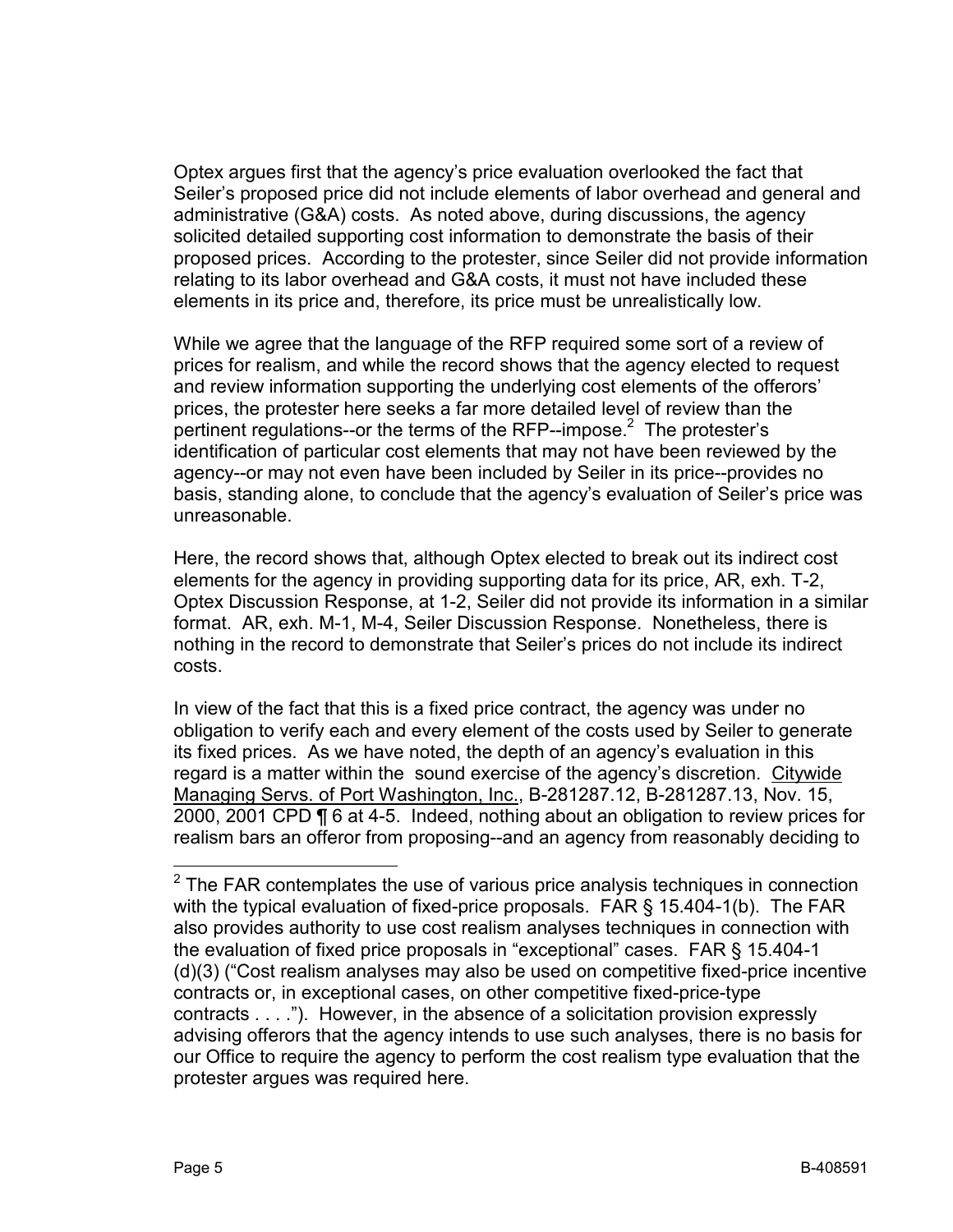accept--a below-cost offer. Network Innovations, Inc. B-408382, B-408382.2, Sept. 14, 2013, 2013 CPD ¶ 220 at 5; Advanced Tech. Sys., Inc., B-296493.6, Oct. 6, 2006, 2006 CPD ¶ 151 at 3; Wright Tool Co., B-276416, June 10, 1997, 97-1 CPD ¶ 210 at 3; Mesa, Inc., B-220657, Dec. 27, 1985, 85-2 CPD ¶ 724 at 3.

Optex next argues that the assembly process for the aiming circles is labor intensive, and that Seiler's proposal did not include adequate labor hours to perform the requirement. Optex contends that, had the agency performed an adequate price realism review, it would have discovered that Seiler's low proposed price was due to its failure to include adequate labor hours to perform the requirement; Optex maintains that it proposed adequate labor hours to perform the requirement.

This argument is refuted by the record. As noted, during discussions, the Army solicited detailed information relating to the labor hours required to perform the requirement. Id. Both offerors responded to this request. The record shows that, contrary to Optex's position, both firms proposed almost identical labor hours for fabrication of the aiming circles, with Optex proposing to perform using [deleted] hours per unit, AR, exh. T-2, Optex Response to Discussions, at 1, and Seiler proposing to use [deleted] hours per unit. AR, exh. M-1, Seiler Response to Discussions, at 2. Thus, the factual premise of Optex's allegation--that Seiler did not propose adequate hours to perform the requirement, but that Optex did--is not supported by the record. $3$ 

Finally, Optex argues that the agency's price evaluation was unreasonable because it was based on a mechanical comparison of the prices to an unreasonably low independent government estimate (IGE). The protester asserts that the IGE was prepared based, in part, on historical prices it proposed under the predecessor contract. Optex maintains that its prices on the predecessor contract do not reflect the actual cost of performance under that contract because the agency's previous technical data package was defective and required numerous engineering change proposals. Optex states that the costs associated with those engineering changes

 $\overline{\phantom{a}}$ 

 $3$  In its comments responding to the agency's report, Optex alleged that the agency never considered the breakdown of the total labor hours between assembly time and time devoted to other tasks, and therefore asserts that the fact that both offerors proposed similar total labor hours to perform the requirement obscures differences in the time each offeror devoted to assembly. Optex offers no support for this assertion other than its self-serving statements. In any event, the nature and extent of an agency's price realism evaluation is a matter within the sound discretion of the agency. Citywide Managing Servs. of Port Washington, Inc., supra.; see also Networking & Eng'g. Tech's., Inc., B-405062.4, et al., Sept. 4, 2013, 2013 CPD ¶ 219 at 5. Simply stated, the fact that the agency did not consider the breakdown of labor hours by task does not provide a basis for our Office to object to its price evaluation here.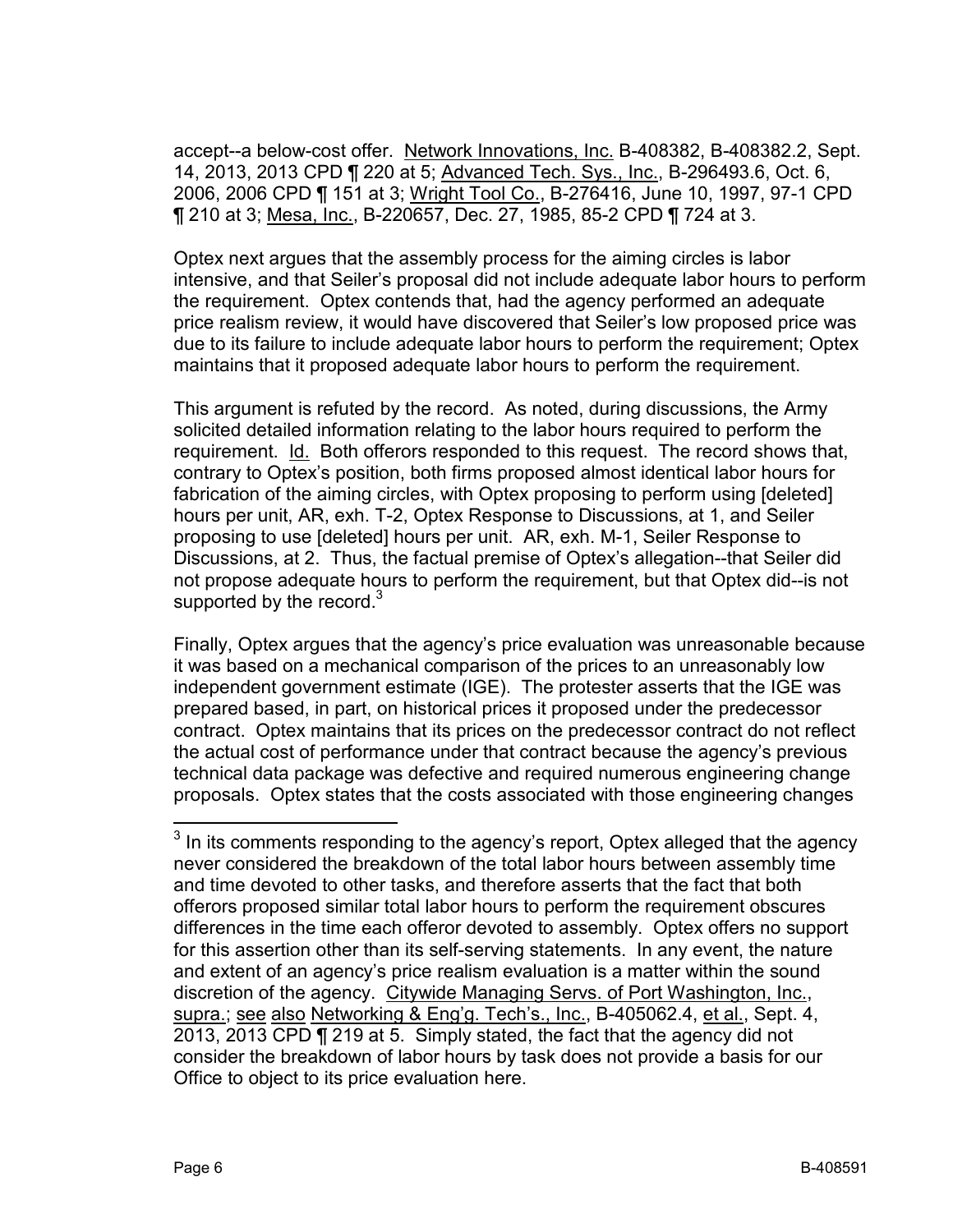are the subject of an ongoing claim it currently has pending at the Armed Services Board of Contract Appeals (ASBCA).

We find no merit to this aspect of Optex's protest for two reasons. First, the record shows that the agency's price evaluation relied principally on a detailed review of the cost elements making up the offerors' prices for the current requirement. AR, exh. K-1 Agency Cost Analysis. The record shows that the principal difference between the two proposals in terms of price was attributable to differences in [deleted] and [deleted]. Optex proposed \$[deleted] in [deleted] per unit, whereas Seiler proposed [deleted] of just \$[deleted] per unit. Id., at 1. Similarly, Optex proposed a [deleted] of [deleted] percent, whereas Seiler proposed a [deleted] of just [deleted] percent. Id. Optex has raised no challenge to the agency's price evaluation relating to these cost elements.

Second, to the extent Optex argues that the agency used a flawed IGE, Optex provides no basis for this conclusion. Optex's claim that the true cost of manufacturing the aiming circles is more accurately reflected in its cost experience under the predecessor contract does not demonstrate that the agency's IGE is unrealistically low. Rather, it demonstrates only that Optex claims to have experienced significant costs beyond those it originally included in its prices for the predecessor contract. Optex has not demonstrated that the government is responsible for these additional costs; rather, it has shown only that it has a pending claim for these costs at the ASBCA that has yet to be adjudicated. There is no basis for our Office to conclude that a pending--but as yet unadjudicated--claim is probative of the prospective costs that may be incurred under the current requirement. Simply stated, we disagree that the pending claim demonstrates that the IGE here is unrealistically low.

#### Experience Evaluation

Optex argues that it was unreasonable for the Army to have assigned both proposals substantial confidence ratings under the experience evaluation factor. In support of its position, Optex contends that Seiler has never performed a contract under which it was required to pass FAT in connection with its fabrication of an aiming circle, whereas Optex passed FAT under its predecessor contract. According to the protester, passing FAT is a "major hurdle" to successful performance of the current requirement, and provides a sound basis to distinguish between the offerors' proposals. Optex also contends that the agency generated its experience rating for Seiler by relying on contracts that were not as complex as the current requirement. Thus, Optex argues that it was unreasonable for the agency to give the Seiler proposal the same rating as it gave to the Optex proposal.

We find no merit to this aspect of Optex's protest. As an initial matter, the RFP here did not contemplate considering whether an offeror had passed FAT in connection with its evaluation of proposals under the experience factor. In this regard, the RFP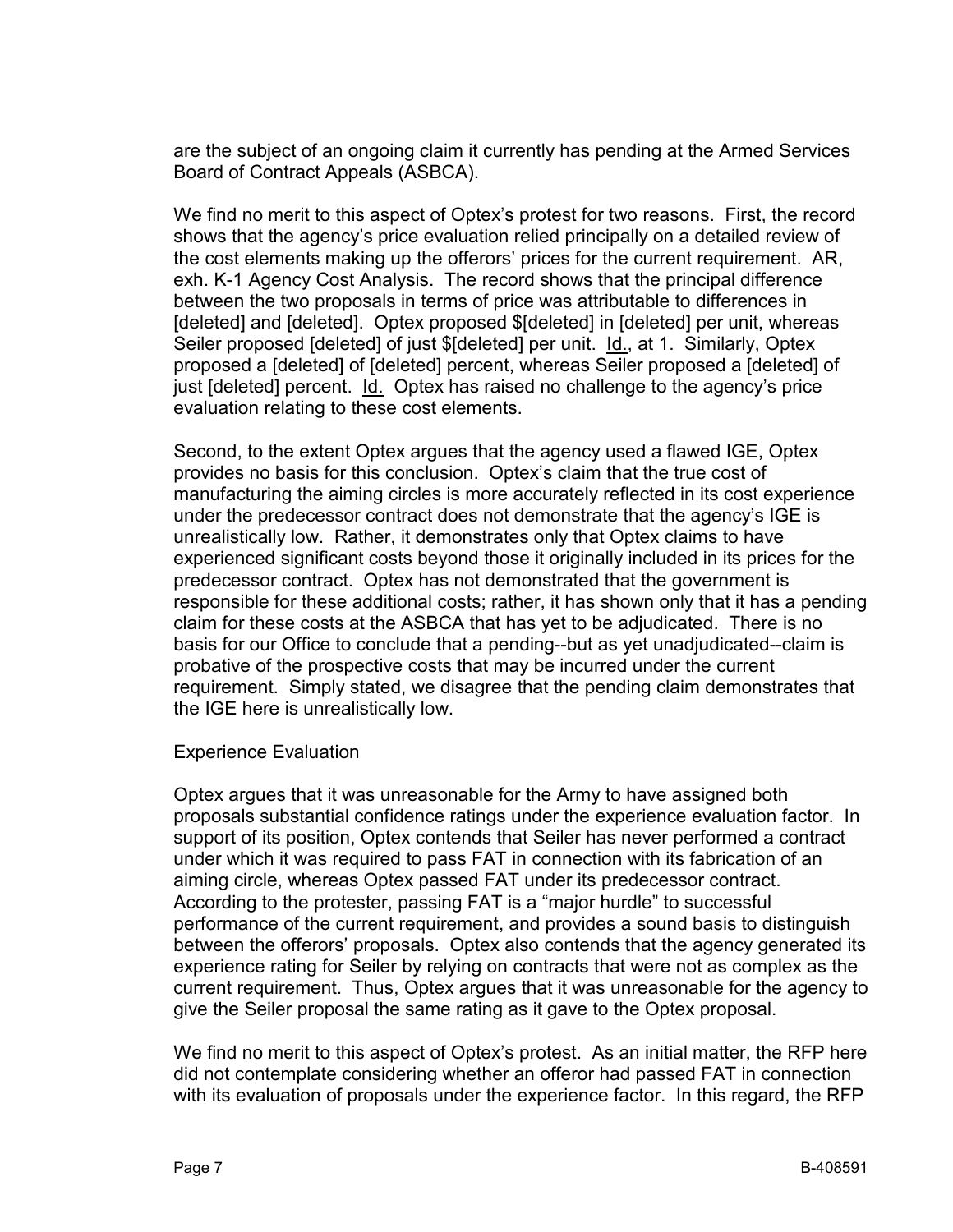provided that the agency would evaluate the relevance of the offerors' prior contracts based solely on the following consideration:

The relevance of prior Contracts will be assessed based on present or past effort involving the same or similar scope and magnitude of effort and complexities this solicitation requires, including experience with the M2A2 Aiming Circle System Technical Data Package (TDP) 11785090 and Specification MIL-F-13926.

RFP at 72. The RFP thus did not state that the agency would consider whether a firm had manufactured an aiming circle that had passed FAT. In fact, based on the language of the RFP, it would have been improper for the agency to give evaluation credit for this issue.

Moreover, the record shows that the agency's evaluation was consistent with the terms of the RFP. Seiler included three contracts in its proposal to demonstrate its experience. First, Seiler included a contract under which it had manufactured M2A2 aiming circles identical to the ones being acquired here as a subcontractor in connection with a foreign military sales contract. AR, exh. H-8, Seiler Experience Proposal, at 1. The agency reviewed this contract, and concluded that it was very relevant because it demonstrated that these aiming circles met the exact same complexity and magnitude of the M2A2 Aiming Circle System, TDP 11785090 and Specification MIL-F-13926, paragraph 3.2.2, Special Accuracy. AR, exh. H, Seiler Technical Evaluation Report, at 2.

Seiler's second contract was for the repair, overhaul/refurbishment, and upgrade of preexisting M2A2 aiming circles. AR, exh. H-8, Seiler Experience Proposal, at 2. The agency evaluators concluded that this contract also was very relevant because this contract also required Seiler to perform in accordance with TDP 11785090 and Specification MIL-F-13926, paragraph 3.2.2, Special Accuracy, and because all assembly related shop floor instructions, fabrications, and tests and inspection methods are the same as those called for under the current requirement. AR, exh. H, Seiler Technical Evaluation Report, at 2-3.

Finally, Seiler's third contract was for the fabrication of a suite of instruments that collectively make up the optical fire control system for the M777 155 mm lightweight towed howitzer. AR, exh. H-8, Seiler Experience Proposal, at 2. The evaluators concluded that this contract also was very relevant because these items were closely comparable in complexity to the M2A2 Aiming Circle TDP and have assembly requirements for the contractor to meet Military Specification MIL-F-13926, paragraph 3.2.2, Special Accuracy . AR, exh. H, Seiler Technical Evaluation Report, at 3. The evaluators further concluded that the items required the detailed shop floor instructions and comparable assembly and test methods, including drilling/pinning, optical alignment, and hand-fit and select assembly, that are required under this RFP. Id.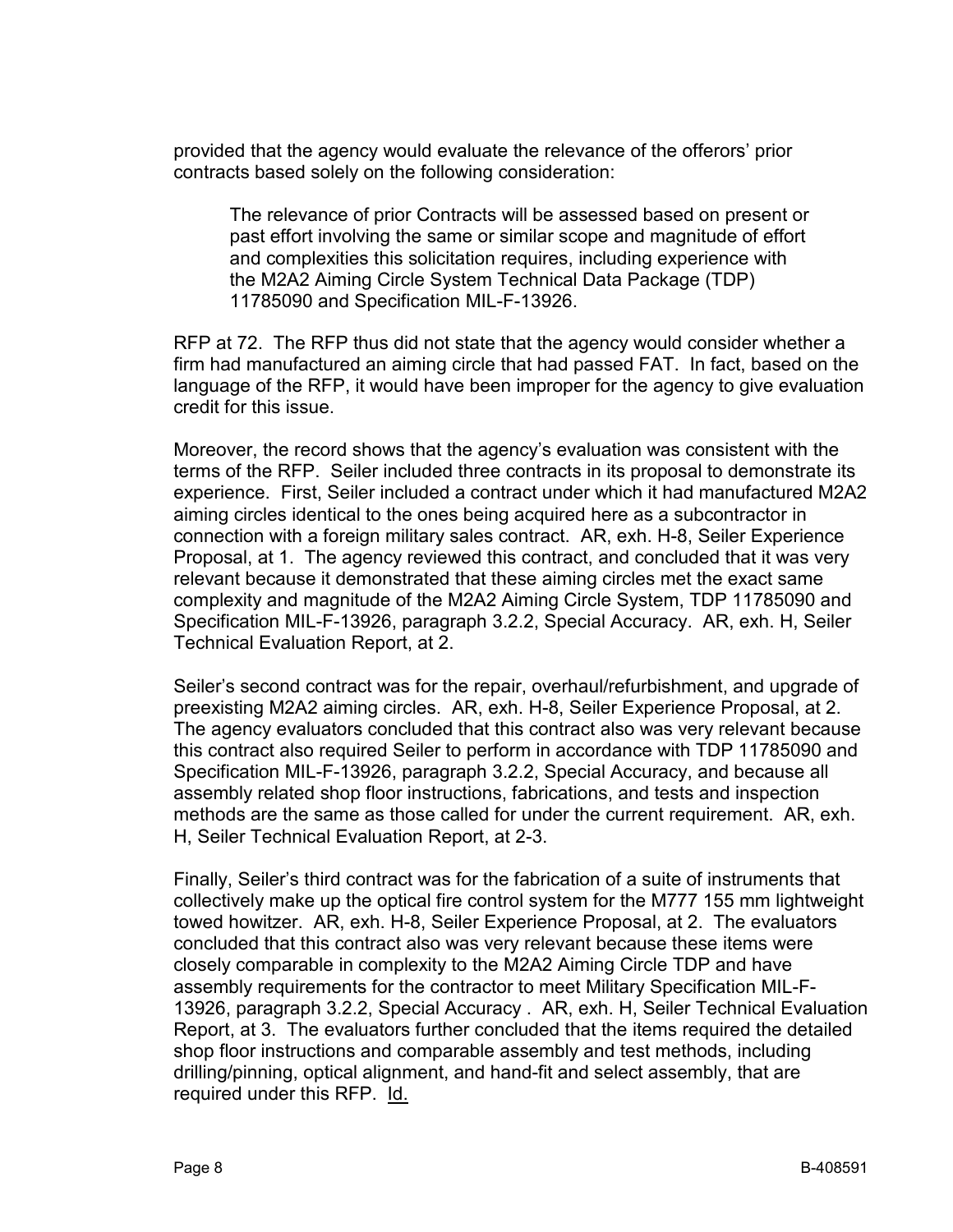In the final analysis, this aspect of Optex's protest amounts to an assertion that Seiler could not have been assigned a substantial confidence rating because it lacks the identical experience that Optex possesses. We see nothing unreasonable about the agency's conclusion that these contracts provide substantial confidence that Seiler will be able to perform the requirements of this contract. Optex's position amounts to no more than disagreement with the evaluation conclusions of the agency's technical evaluators. Such disagreement, without more, does not provide our Office with a basis to object to the agency's evaluation of proposals. OPTIMUS Corp., B-400777, Jan. 26, 2009, 2009 CPD ¶ 33 at 6. We therefore deny this aspect of Optex's protest.

Lack of Required Statement

Finally, Optex contends that the Army should have rejected Seiler's proposal out of hand for failing to include a statement (called for under the RFP) either that the firm agreed with all terms, conditions and provisions of the RFP, or that it was taking exception to one or more solicitation provisions, and to identify those exceptions. RFP at 63.

We see nothing unreasonable about the agency's decision to accept this proposal, despite Seiler's failure to include a separate, stand-alone statement that it was agreeing to the terms, conditions and provisions of the RFP. First, the record shows that Seiler included a complete, executed copy of the solicitation with its proposal. AR, exh. H-1, Seiler Proposal, RFP Complete. This submission includes the portion of the RFP that calls for the statement, and including that provision with its proposal essentially was tantamount to separately making the statement.

Second, Optex has not identified any aspect of the Seiler proposal that actually takes exception to a solicitation requirement. As a result, there is no showing that Seiler did not agree with all of the solicitation's requirement.

Finally, beyond alleging that Seiler's elimination from the competition would result in Optex being the sole remaining offeror entitled to award, Optex has not alleged or demonstrated that it was prejudiced by the agency's acceptance of the Seiler proposal without this stand-alone statement. Even in cases where the record shows that the agency arguably may have relaxed a solicitation requirement, the protester still must show that it was prejudiced by the agency's actions, since prejudice is an element of every viable protest. However, a protester cannot demonstrate prejudice by showing only that the awardee would have been unsuccessful had the agency not waived the requirement; rather, the pertinent question is whether the protester would have submitted a different proposal, had it known that a requirement would be waived. Orion Tech., Inc., Chenega Integrated Mission Support, LLC, B-406769, et al, Aug. 22, 2012, 2012 CPD ¶ 268 at 7-8.